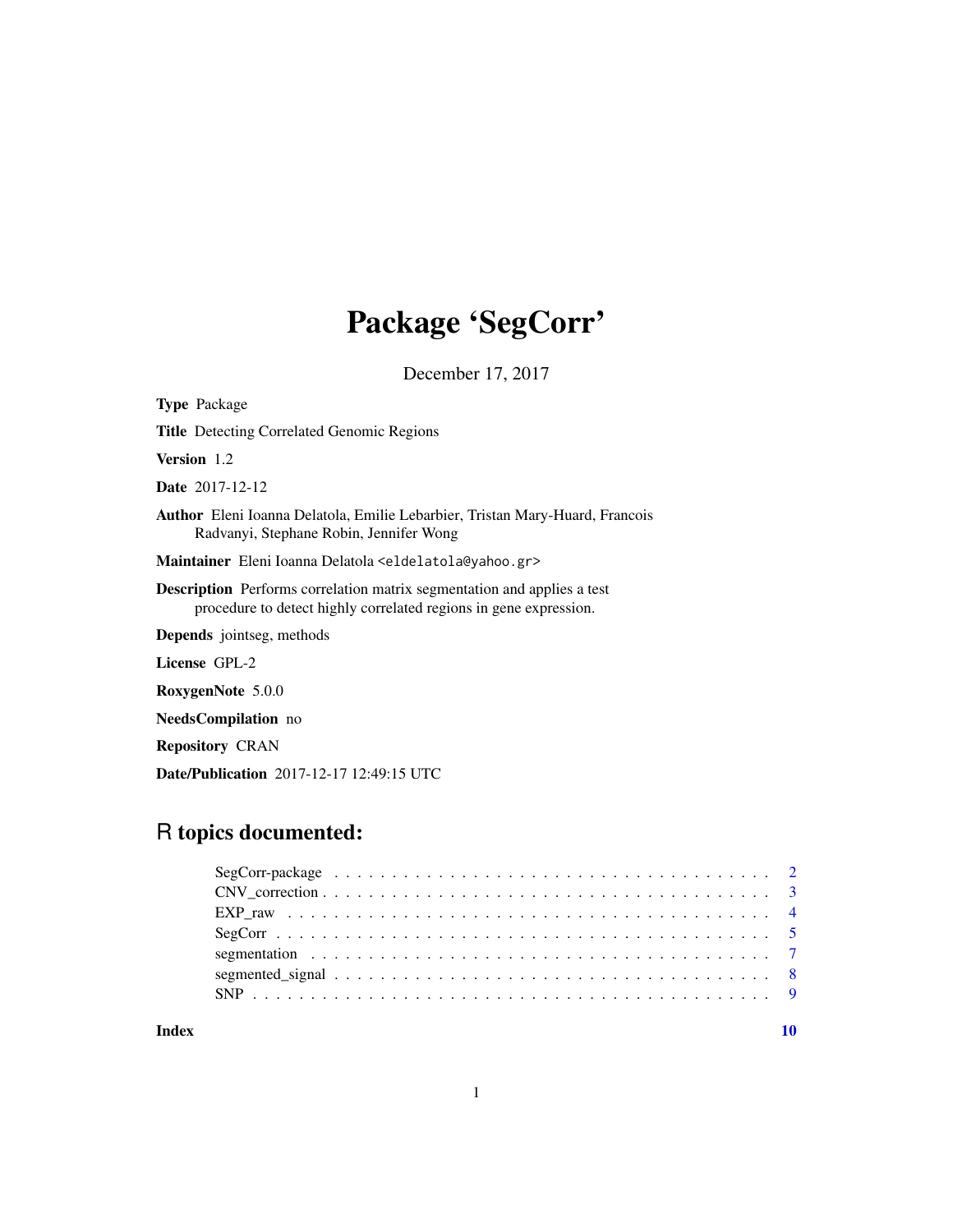<span id="page-1-0"></span>

#### Description

Performs correlation matrix segmentation and applies a test procedure to detect highly correlated regions in gene expression. The segmentation procedure detects changes in the patterns of the gene expression correlation matrix. The test procedure asseses which regions exhibit a significantly high level of correlation. Additionally, a preprocessing procedure is provided to correct gene expression for copy number variation.

#### Details

| Package: | SegCorr    |
|----------|------------|
| Type:    | Package    |
| Version: | 1.2.       |
| Date:    | 2015-01-19 |
| License: | $GPL-2$    |

#### Author(s)

E. I. Delatola, E. Lebarbier, T. Mary-Huard, F. Radvanyi, S. Robin, J. Wong. Maintainer: Eleni Ioanna Delatola <eldelatola@yahoo.gr>

# References

Delatola E. I., Lebarbier E., Mary-Huard T., Radvanyi F., Robin S., Wong J.(2017). SegCorr: a statistical procedure for the detection of genomic regions of correlated expression. BMC Bioinformatics, 18:333.

#### See Also

[Fpsn](#page-0-0)

# Examples

```
#data.sets = c('SNP','EXP_raw')
## Each gene corresponds to one SNP probe ##
#Position_EXP = matrix(1:1000,nrow=500,byrow=TRUE)
#Position_SNP = seq(2,1000,by=2)
#data(list=data.sets)
#CHR = rep(1,dim(EXP_raw)[1])
#SNP.CHR = rep(1,dim(SNP)[1])
```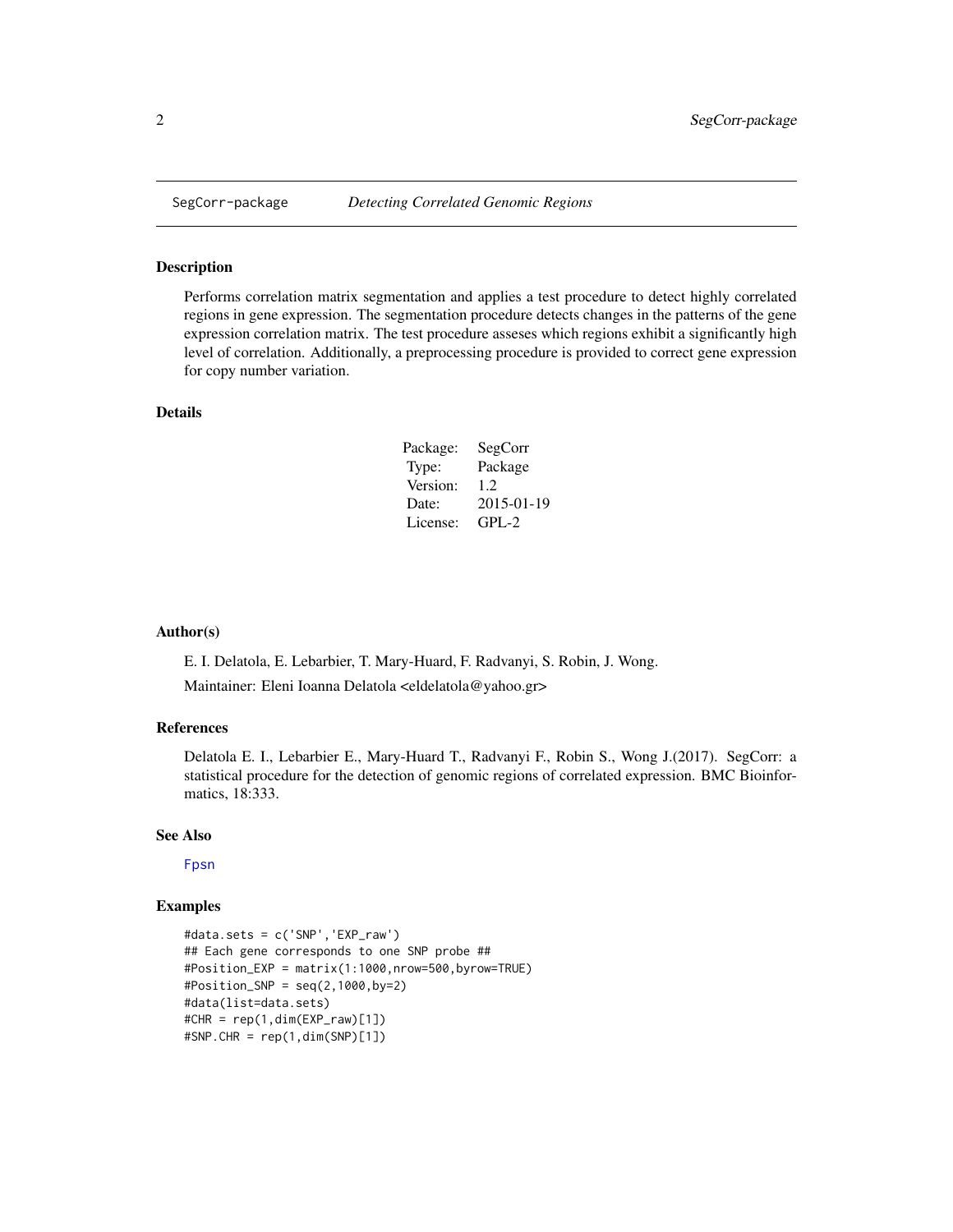# <span id="page-2-0"></span>CNV\_correction 3

```
#results = SegCorr(CHR = CHR, EXP = EXP_raw, CNV = TRUE, SNPSMOOTH=TRUE,
#Position.EXP = Position_EXP, SNP.CHR = SNP.CHR, SNP=SNP , Position.SNP = Position_SNP)
################drawing the heatmap for one region ###########################
#tau = results$Region.List[1,2]: results$Region.List[1,3]
#EXP.CNV = results$EXP.corrected
#heatmap(EXP.CNV[tau,])
```
<span id="page-2-1"></span>CNV\_correction *Corrects Gene Expression for CNV*

# Description

Correcting gene expression signal for CNV.

#### Usage

CNV\_correction(s.Position.EXP, e.Position.EXP, Position.SNP, mu.SNP, EXP)

# Arguments

|              | s. Position. EXP vector with gene start position                                                                                                                                                                                                   |
|--------------|----------------------------------------------------------------------------------------------------------------------------------------------------------------------------------------------------------------------------------------------------|
|              | e.Position.EXP vector with gene end position                                                                                                                                                                                                       |
| Position.SNP | vector with SNP/CGH positions                                                                                                                                                                                                                      |
| mu.SNP       | Smoothed genomic signal matrix not containing NA values. Rows correspond<br>to probes, while columns to patients. The ordering of the patients must be the<br>same as in the EXP matrix.                                                           |
| EXP          | Gene expression matrix must not contain NA's and genes with same expression<br>value (i.e. null gene). Rows correspond to probes, while columns to patients.<br>Again, ordering of patients must be the same between EXP and mu.SNP matri-<br>ces. |

#### Details

Overlapping genes may correspond to the same SNP/CGH probes.

# Value

CNV corrected signal matrix.

#### Author(s)

E. I. Delatola, E. Lebarbier, T. Mary-Huard, F. Radvanyi, S. Robin, J. Wong.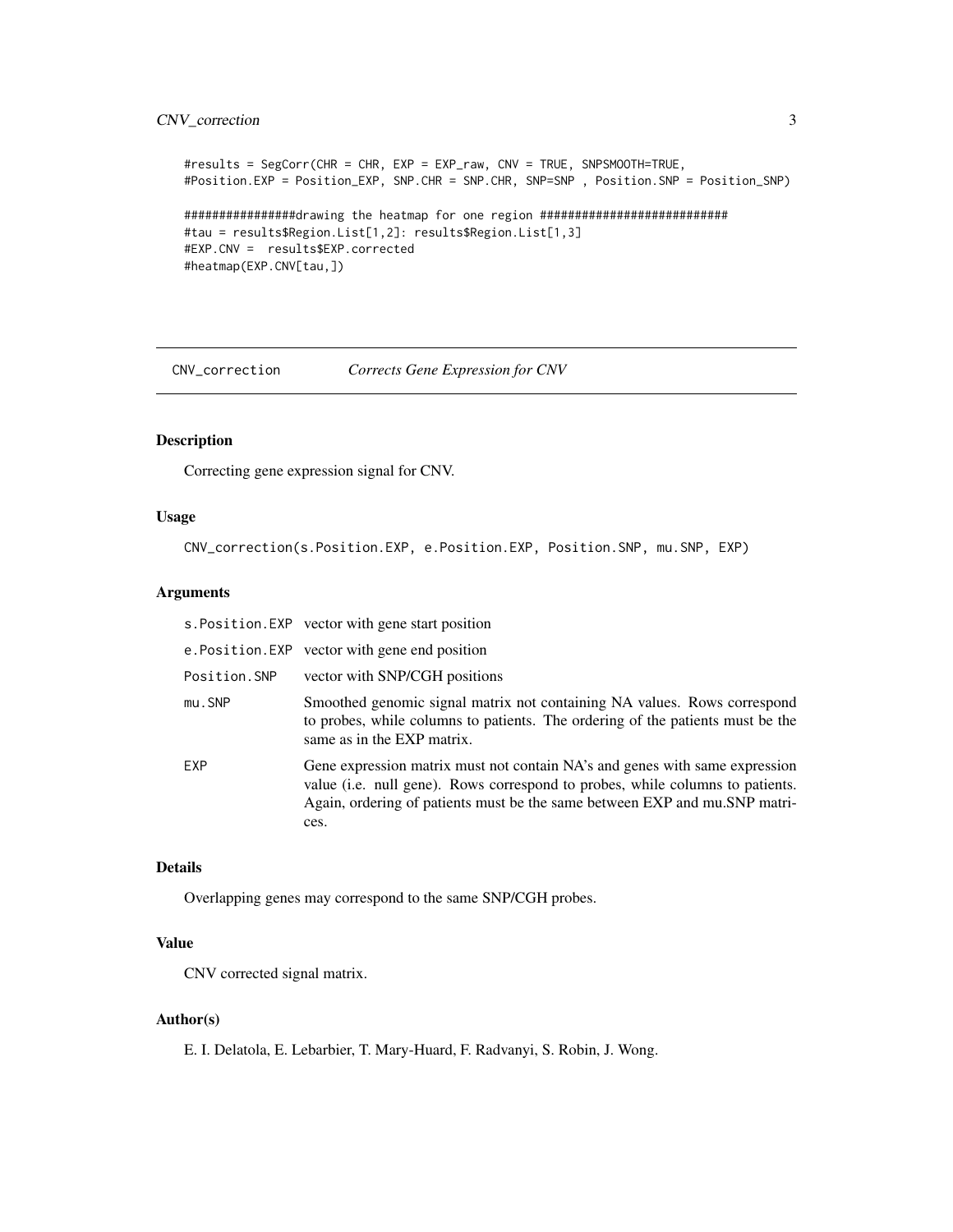#### <span id="page-3-0"></span>References

Delatola E. I., Lebarbier E., Mary-Huard T., Radvanyi F., Robin S., Wong J.(2017). SegCorr: a statistical procedure for the detection of genomic regions of correlated expression. BMC Bioinformatics, 18:333.

#### See Also

[segmented\\_signal](#page-7-1)

#### Examples

```
#data.sets = c('SNP','EXP_raw')
## Each gene corresponds to one SNP probe ##
#Position_EXP = matrix(1:1000,nrow=500,byrow=TRUE)
#Position_SNP = seq(2,1000,by=2)
#data(list=data.sets)
#mu.SNP = segmented_signal(SNP ,100) ## smoothed SNP signal
#EXP.CNV = CNV_correction(Position_EXP[,1], Position_EXP[,2], Position_SNP,
#mu.SNP, EXP_raw)## corrected signal
```
EXP\_raw *Simulated Gene Expression*

#### **Description**

Gene expression profiles have been generated for 30 patients and 500 genes. Background correlation is set to 0.08 and the correlation for H1 regions to 0.5. The location of the H1 regions is as suggested in the work of Lai et al.(2005), i.e region 1 [101, 105], region 2 [201, 210], region 3 [301, 320] and region 4 [401, 440].

# Usage

data("EXP\_raw")

# Format

Data frame containing the gene expression signal for 500 genes (rows) on 30 patients (columns).

#### References

Lai, W. R., Johnson, M. D., Kucherlapati, R., & Park, P. J. (2005). Comparative analysis of algorithms for identifying amplifications and deletions in array CGH data. Bioinformatics, 21(19), 3763-3770.

#### Examples

```
#data(EXP_raw)
#G = cor(t(EXP_raw))## calculating the gene x gene correlation matrix
#image(G)## plotting the correlation matrix
```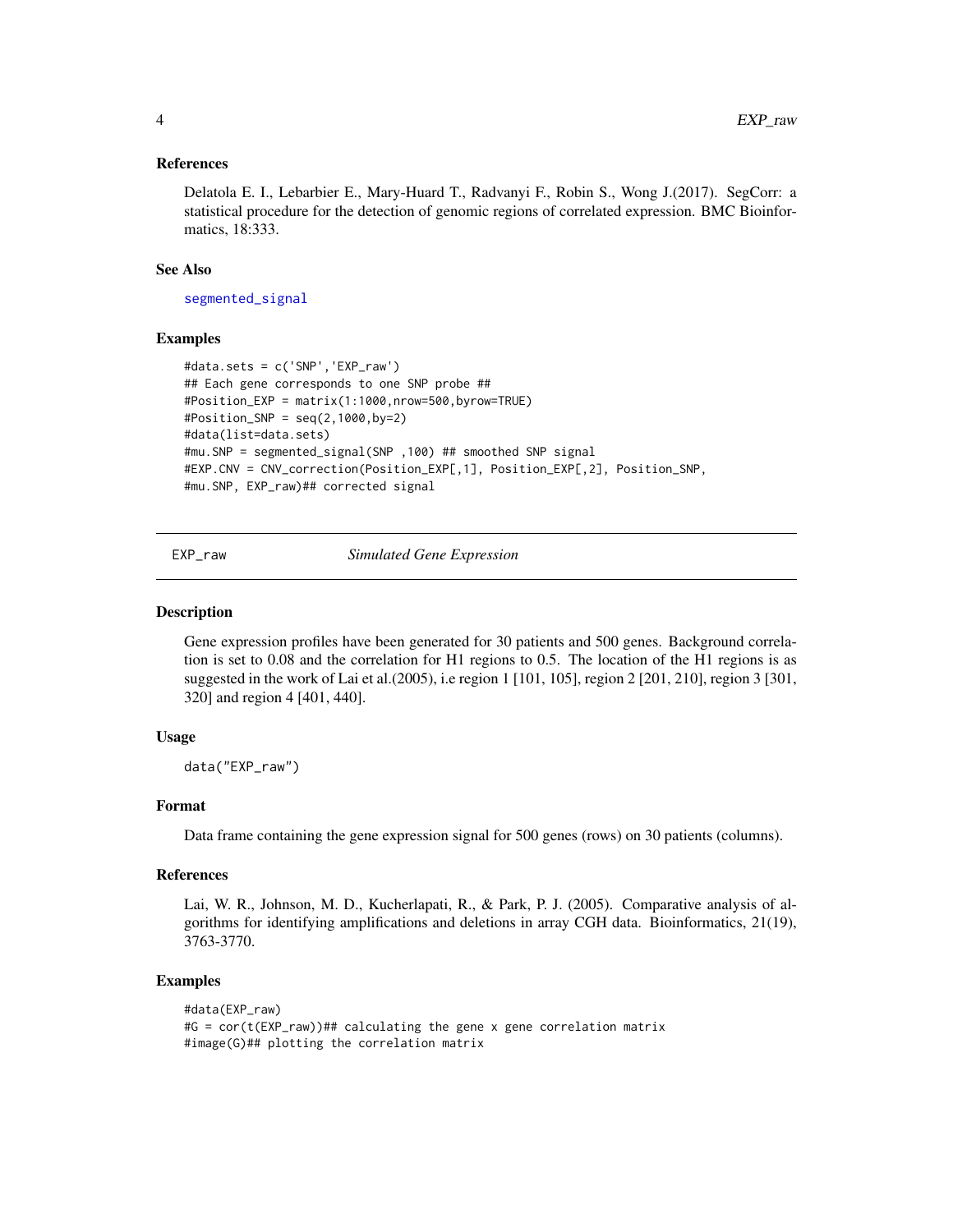<span id="page-4-0"></span>

# Description

Gene expression is corrected for CNV events must not contain NA's and genes with same expression value (i.e. null gene expression). Segmentation is used to detect changes in the correlation pattern. Regions with high correlation are identified using an exact test.

# Usage

SegCorr(CHR, EXP, genes,S, CNV, SNPSMOOTH, Position.EXP, SNP.CHR, SNP, Position.SNP, Kmax)

# Arguments

| <b>CHR</b>       | Chromosome allocation vector for the genes.                                                                                                                                                                                  |
|------------------|------------------------------------------------------------------------------------------------------------------------------------------------------------------------------------------------------------------------------|
| <b>EXP</b>       | Gene expression matrix (raw/corrected for CNV). Columns correspond to pa-<br>tients and rows to genes. The expression matrix must not contain either NA's or<br>genes with same expression value (i.e. null gene expression) |
| genes            | Gene ID(name) vector.                                                                                                                                                                                                        |
| S                | Threshold for model selection. Default S=0.7.                                                                                                                                                                                |
| <b>CNV</b>       | Logical variable indicating whether to perform CNV correction. When CNV=T,<br>the correction is performed. Default value CNV=F.                                                                                              |
| <b>SNPSMOOTH</b> | (Optional Argument when CNV=T) Logical variable indicating whether to per-<br>form SNPSMOOTH. When SNPSMOOTH=T, the smoothing is performed. De-<br>fault value SNPSMOOTH=F.                                                  |
| Position.EXP     | (Optional Argument when CNV=T) Expression position matrix. First column is<br>the start position and the second is the end position.                                                                                         |
| SNP.CHR          | (Optional Argument when CNV=T) Chromosome allocation vector for genomic<br>probes.                                                                                                                                           |
| <b>SNP</b>       | (Optional Argument when CNV=T) SNP profile matrix not containing NA's.<br>Columns correspond to patients and rows to probes.                                                                                                 |
| Position.SNP     | (Optional Argument when CNV=T) vector with SNP positions                                                                                                                                                                     |
| Kmax             | (Optional Argument when CNV=T and SNPSMOOTH=T) Maximum number<br>of segments. (mean profile segmentation)                                                                                                                    |

# Details

Overlapping genes may correspond to the same genomic probes.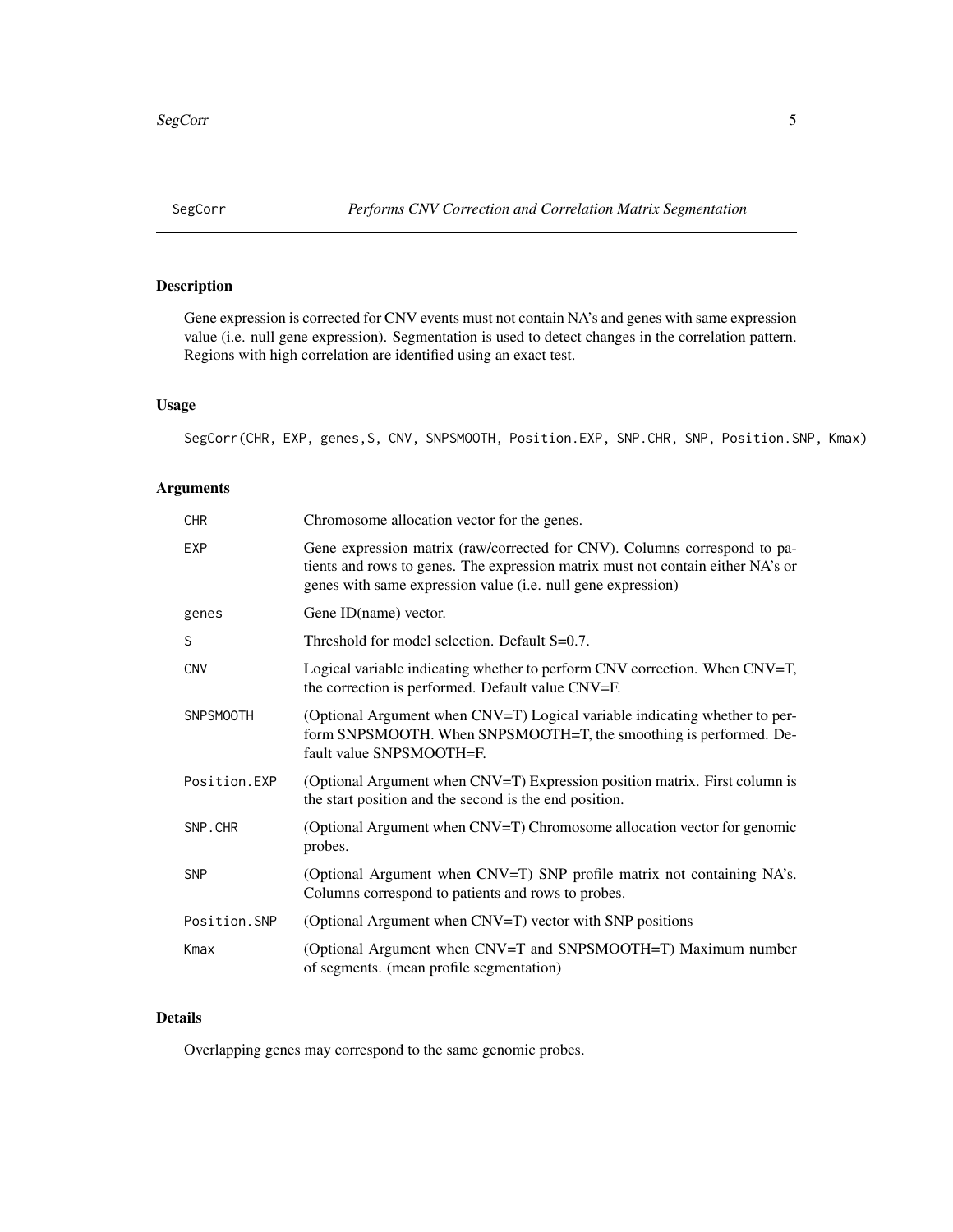# <span id="page-5-0"></span>Value

| Results                  | Matrix containing information about the genomic regions. Each region corre-<br>sponds to a row of the matrix, the one with the smallest p-value is on the top of<br>the list. |
|--------------------------|-------------------------------------------------------------------------------------------------------------------------------------------------------------------------------|
| Results\$CHR             | Chromosome                                                                                                                                                                    |
| Results\$Start/End       |                                                                                                                                                                               |
|                          | the region boundaries with repsect to the physical location of the gene in the<br>chromosome                                                                                  |
| Results\$Rho             | $\rho$ correlation                                                                                                                                                            |
|                          | Results\$length number of genes in the region                                                                                                                                 |
| Results\$first/last gene |                                                                                                                                                                               |
|                          | name of the first/last gene in the region                                                                                                                                     |
| Results\$p-value         |                                                                                                                                                                               |
|                          | p-value as obtained from the test                                                                                                                                             |
| Results\$genes           | names of the genes belonging to the region                                                                                                                                    |
| Results\$p-valueadj      |                                                                                                                                                                               |
|                          | p-value of the region corrected for multiple testing                                                                                                                          |
|                          | Chromosome. Inf Matrix containing the estimated background correlation (rho0.hat) per chrom-<br>some, the number of segments and the log-loglike hood.                        |
| EXP.corrected            | If the CNV option is chosen, the corrected signal is given.                                                                                                                   |
|                          |                                                                                                                                                                               |

#### Author(s)

E. I. Delatola, E. Lebarbier, T. Mary-Huard, F. Radvanyi, S. Robin, J. Wong.

#### References

Delatola E. I., Lebarbier E., Mary-Huard T., Radvanyi F., Robin S., Wong J.(2017). SegCorr: a statistical procedure for the detection of genomic regions of correlated expression. BMC Bioinformatics, 18:333.

# See Also

[CNV\\_correction](#page-2-1),[segmentation](#page-6-1)

#### Examples

```
#data('EXP_raw')
#CHR = rep(1,dim(EXP_raw)[1])
#results = SegCorr(CHR = CHR, EXP = EXP_raw, CNV = FALSE,S=0.7)
################drawing the heatmap for one region ###########################
#tau = results$Region.List[1,2]: results$Region.List[1,3]
#heatmap(as.matrix(EXP_raw[tau,]))
```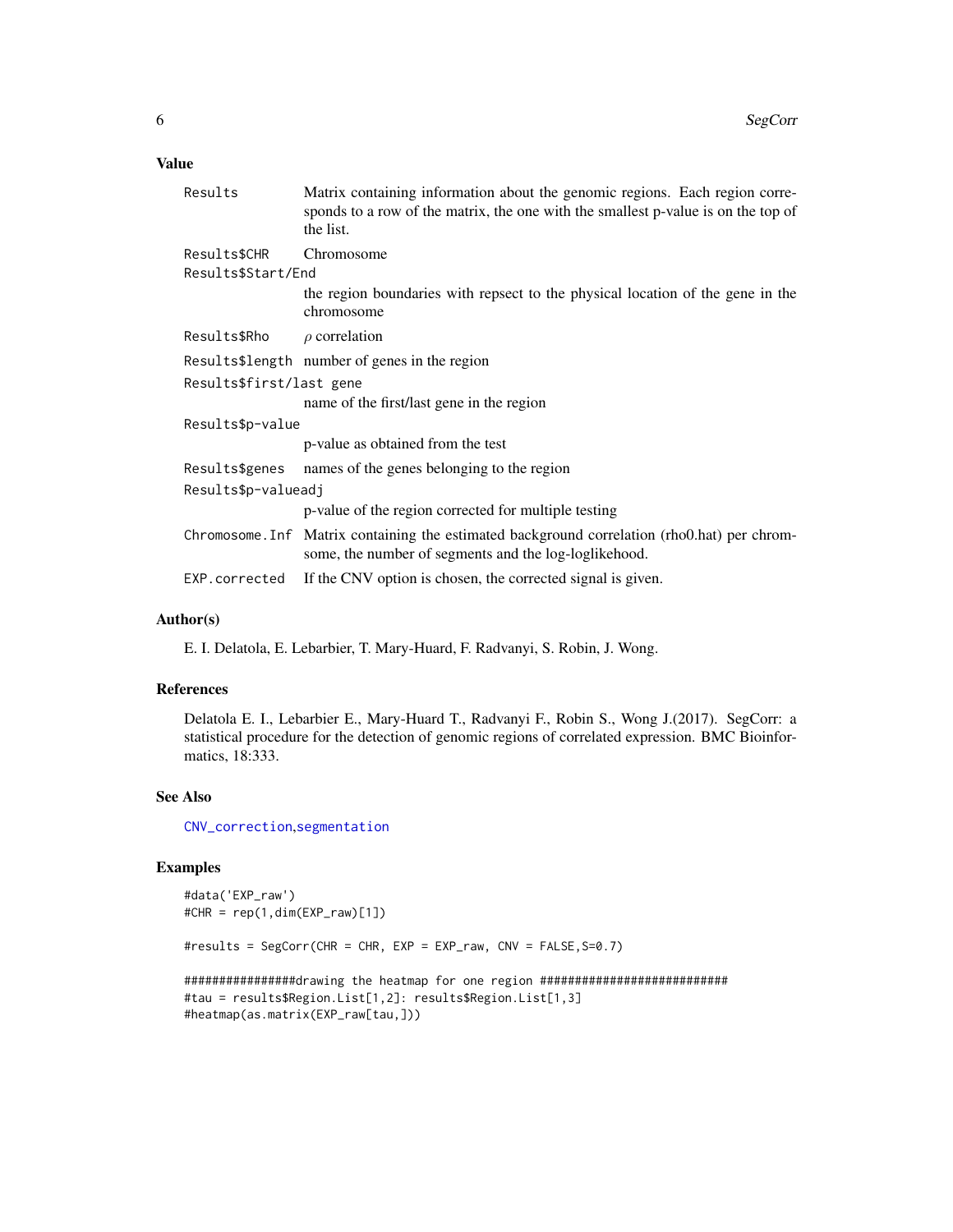<span id="page-6-1"></span><span id="page-6-0"></span>

# Description

For a given chromosome, gene correlation matrix segmentation is performed. Regions with high correlation are identified using an exact test. The expression matrix must not contain NA's and genes with same expression value (i.e. null gene expression).

# Usage

segmentation(CHR, EXP, genes, S)

# Arguments

| <b>CHR</b> | chromosome name                                                                                                                                                                                                               |
|------------|-------------------------------------------------------------------------------------------------------------------------------------------------------------------------------------------------------------------------------|
| EXP.       | Gene expression matrix (raw/corrected for CNV). Columns correspond to pa-<br>tients and rows to genes. The expression matrix must not contain either NA's or<br>genes with same expression value (i.e. null gene expression). |
| genes      | Gene ID(name) vector.                                                                                                                                                                                                         |
| S.         | Threshold for model selection. Default S=0.7.                                                                                                                                                                                 |

# Value

| Results                  | Matrix containing information about the genomic regions. Each region corre-<br>sponds to a row of the matrix, the one with the smallest p-value is on the top of<br>the list. |
|--------------------------|-------------------------------------------------------------------------------------------------------------------------------------------------------------------------------|
| Results\$CHR             | Chromosome                                                                                                                                                                    |
| Results\$Start/End       |                                                                                                                                                                               |
|                          | region boundaries with respect to the physical location of the gene in the chro-<br>mosome                                                                                    |
| Results\$Rho             | $\rho$ correlation                                                                                                                                                            |
|                          | Results\$length number of genes in the region                                                                                                                                 |
| Results\$first/last gene |                                                                                                                                                                               |
|                          | name of the first/last gene in the region                                                                                                                                     |
| Results\$p-value         |                                                                                                                                                                               |
|                          | p-value as obtained from the test                                                                                                                                             |
| Results\$genes           | names of genes belonging to the region                                                                                                                                        |
| rho0                     | estimate of the background correlation                                                                                                                                        |
| likelihood               | log-likelihood                                                                                                                                                                |
| К                        | number of segments                                                                                                                                                            |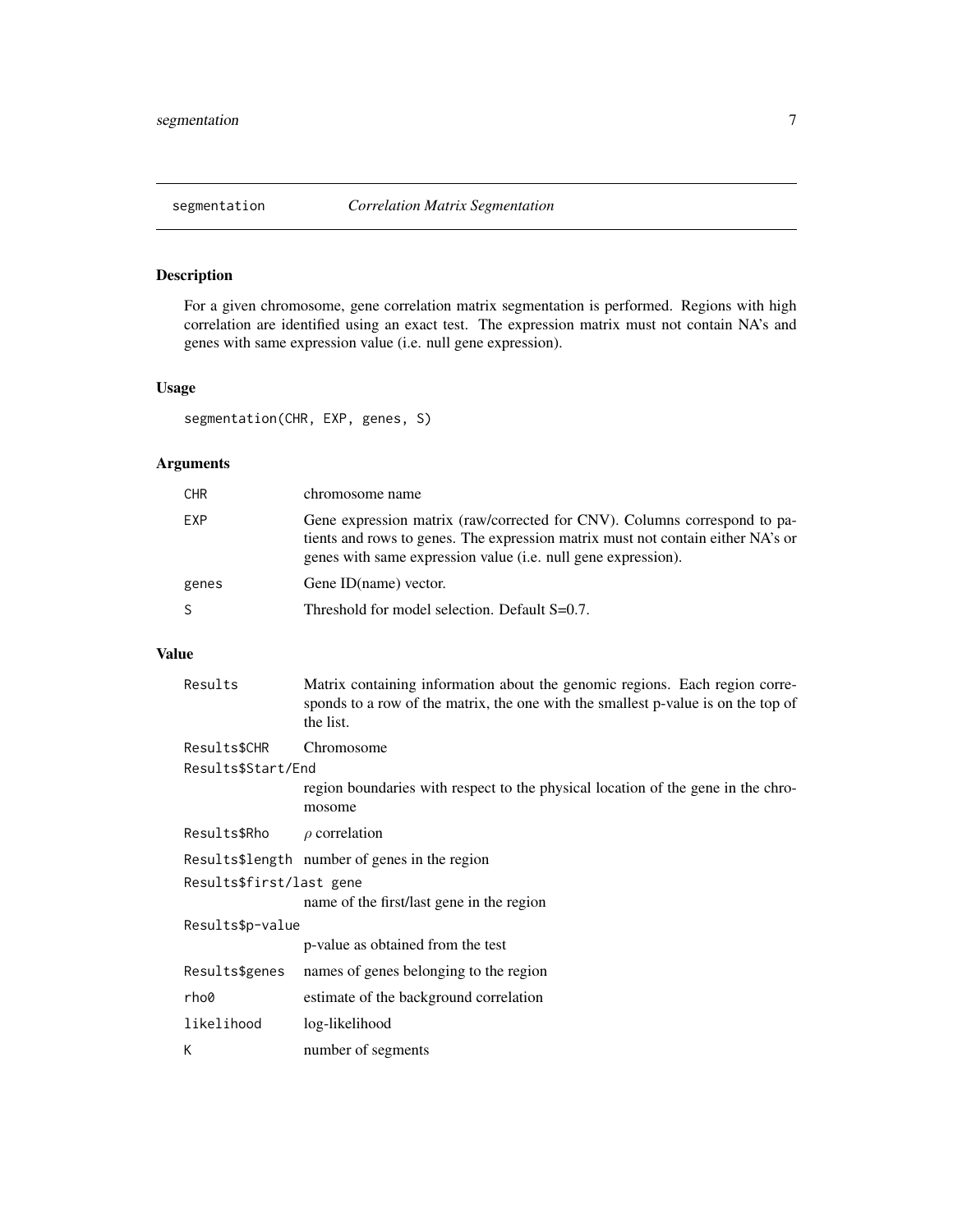#### <span id="page-7-0"></span>Author(s)

E. I. Delatola, E. Lebarbier, T. Mary-Huard, F. Radvanyi, S. Robin, J. Wong.

#### References

Delatola E. I., Lebarbier E., Mary-Huard T., Radvanyi F., Robin S., Wong J.(2017). SegCorr: a statistical procedure for the detection of genomic regions of correlated expression. BMC Bioinformatics, 18:333.

#### Examples

```
#data(EXP_raw)
#G = cor(t(EXP_raw))## calculating the gene x gene correlation matrix
#image(G)## plotting the correlation matrix
#results = segmentation(EXP = EXP_raw)
```
<span id="page-7-1"></span>segmented\_signal *Mean Segmentation*

#### Description

Mean segmentation on the genomic signal is performed using the Fpsn function of the jointseg package.

#### Usage

```
segmented_signal(SNP.Chr, Kmax)
```
#### Arguments

| SNP.Chr | SNP/CGH profile matrix for a given chromosome (NA's not allowed). Columns |
|---------|---------------------------------------------------------------------------|
|         | correspond to patients and rows to probes.                                |
| Kmax    | Maximum number of segments.                                               |

#### Value

Smoothed genomic signal matrix. Rows correspond to probes and columns to patients.

#### Author(s)

E. I. Delatola, E. Lebarbier, T. Mary-Huard, F. Radvanyi, S. Robin, J. Wong.

#### References

Morgane Pierre-Jean, Guillem Rigaill and Pierre Neuvial. Performance evaluation of DNA copy number segmentation methods. Briefings in Bioinformatics (2015) 16 (4): 600-615.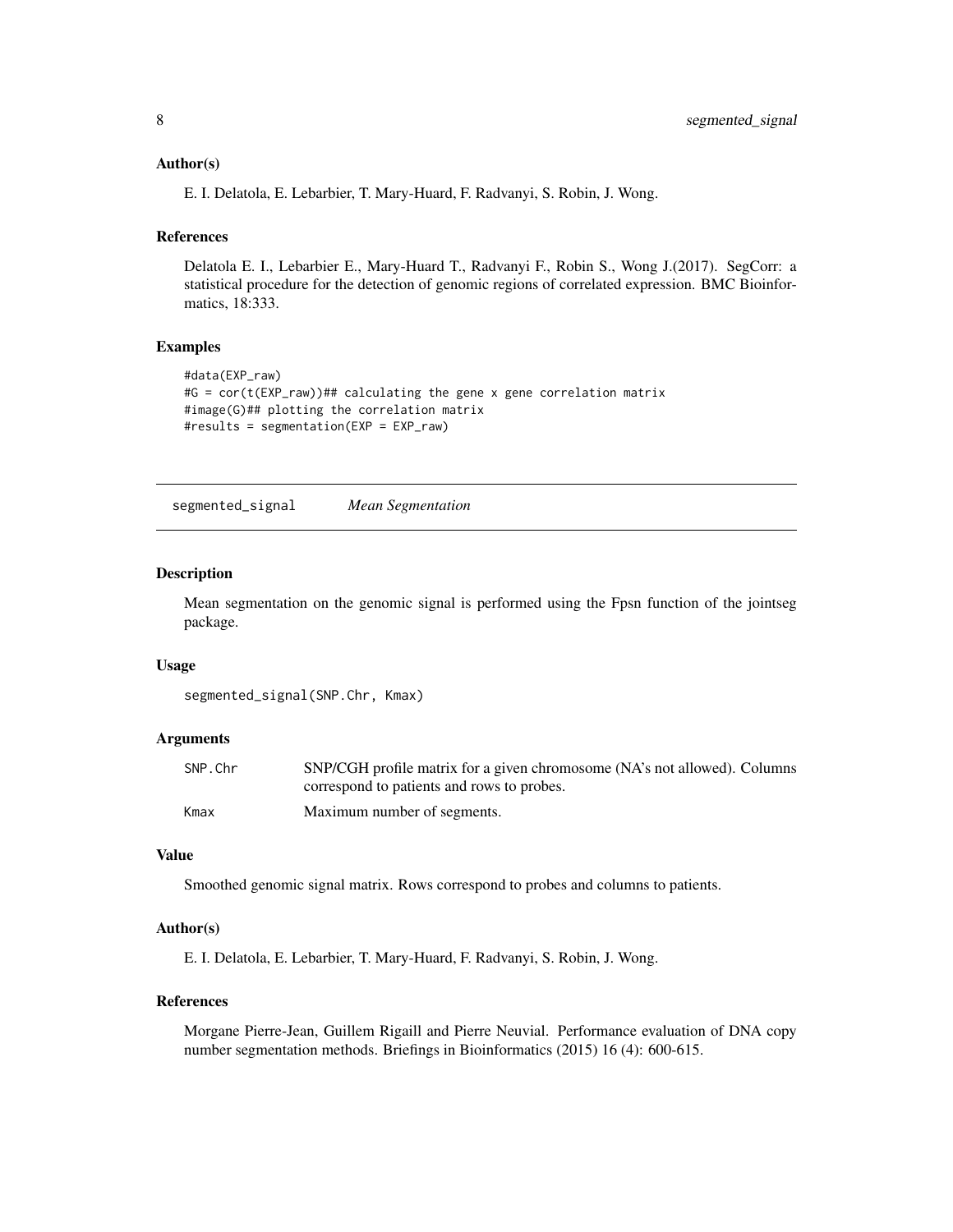#### <span id="page-8-0"></span> $SNP$  9

# See Also

[CNV\\_correction](#page-2-1), [Fpsn](#page-0-0)

# Examples

```
#data(SNP)
#mu.SNP = segmented_signal(SNP ,100)
```
SNP *Simulated SNP signal*

# Description

SNP profiles for 30 patients and 500 probes have been simulated. Each gene corresponds to one SNP value.

# Usage

data("SNP")

# Format

Data frame with 500 probes (rows) on 30 patients (patients).

# Examples

#data(SNP)